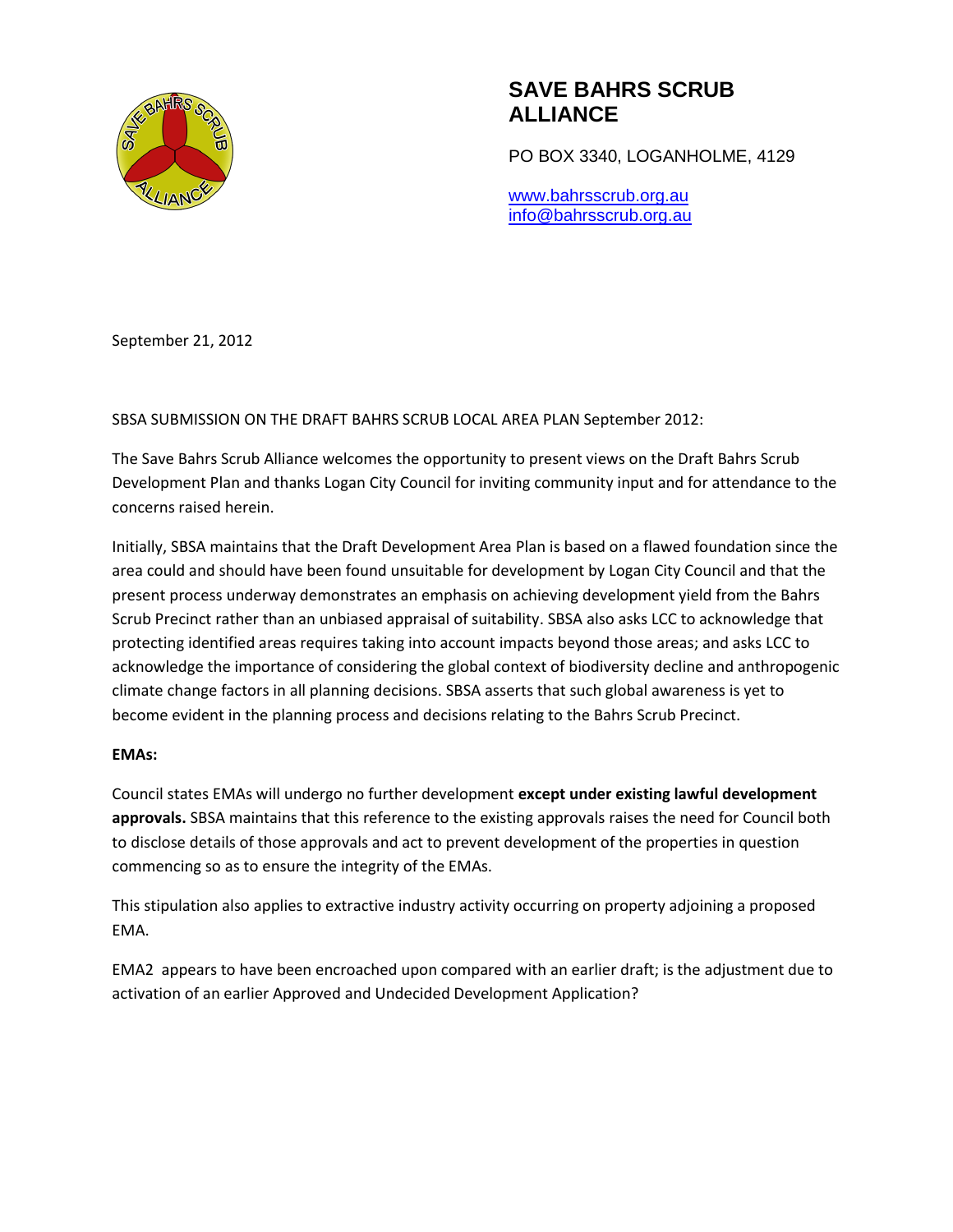

PO BOX 3340, LOGANHOLME, 4129

www.bahrsscrub.org.au info@bahrsscrub.org.au

#### **WiMAs & WMAs**:

Excessive destruction of habitat adjacent to the Precinct reduce the effectiveness of wildlife movement/waterway corridors within the Precinct – even if animals could travel safely within the Precinct, where are they to go? Linkages with areas outside the Precinct are uncertain with development ongoing in important koala habitat connection areas such as Mt Warren Hill where the recent, unnecessarily excessive clearing for road expansion and an existing townhouse development application render legitimate wildlife movement farcical.

Fragmentation of wildlife and waterway corridors is also apparent as they all traverse and/or run adjacent to existing and proposed roads, the former marked for significant upgrading.

Adjacent open space is not necessarily also conducive to wildlife needs: golf course, recreational parks etc are fraught with danger for animals and simply unattractive to many species that are light and sound sensitive. Adjacent private property on acreage is also not guaranteed to ensure wildlife movement and other survival needs. Noise, litter, toxic chemical usage, and predatory domestic animals exist on these properties.

Windaroo Valley State High School will become an important neighbor for wildlife movement and waterways management, which has mixed implications. What roles, advantages and assistance have been identified for the school?

No mention is made of whether domestic pets will be prohibited on properties within corridors. Future developments are required to measure environmental values on the property but will there be a requirement to assess features of adjacent or surrounding properties to address issues of larger context? Will there be a requirement to further enhance environmental values of properties within the WiMA?

Wildlife Corridor routes suggested by Chenoweth &Associates, Stocklands, SBSA and BREC do not seem to have been taken into consideration.

### **SMAs** :

There appears to be an attempt to equate larger lot size with increased habitat conservation potential. While the opportunity for conservation undoubtedly exists with larger lot sizes, however, size in itself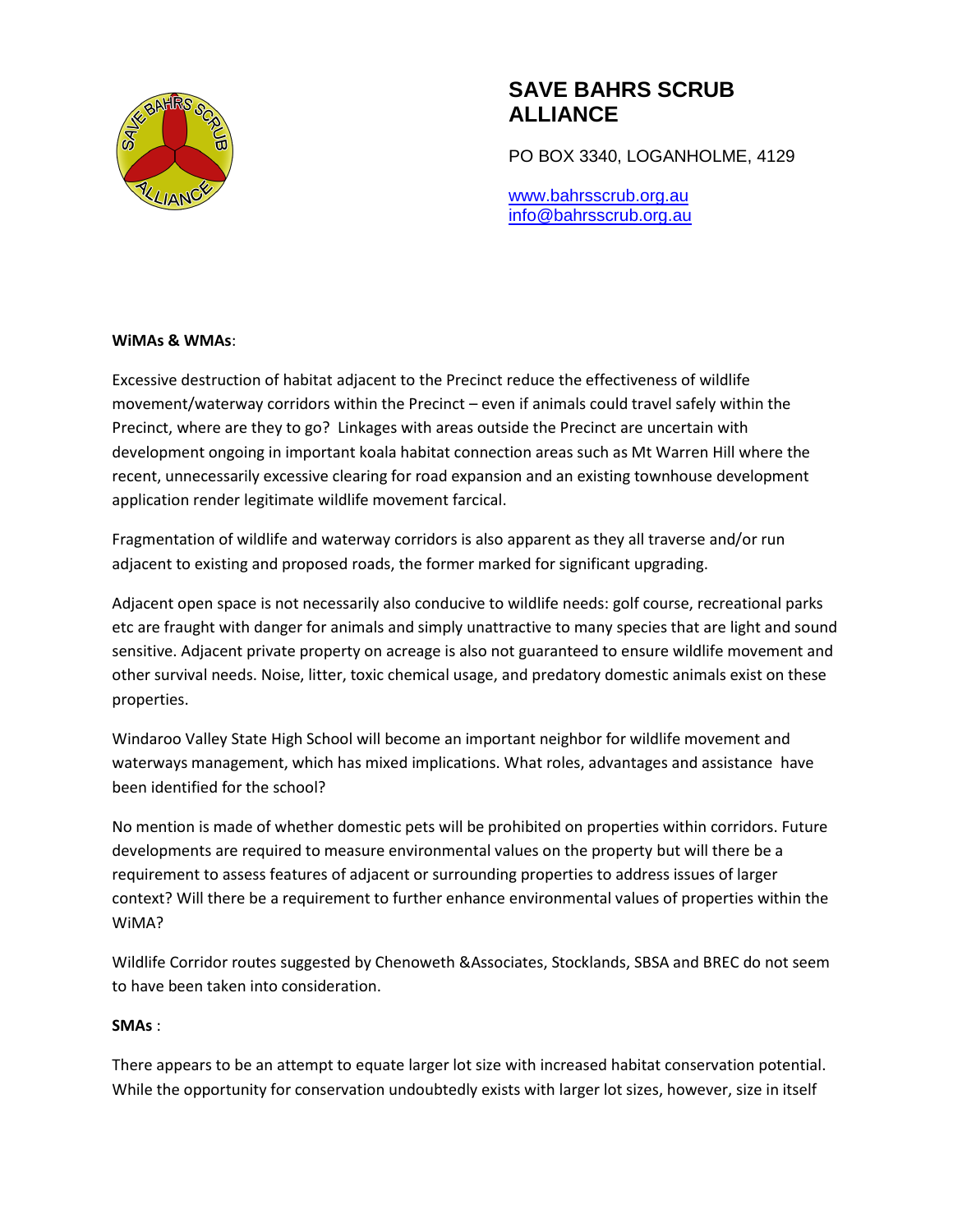

PO BOX 3340, LOGANHOLME, 4129

www.bahrsscrub.org.au info@bahrsscrub.org.au

does not guarantee automatic conservation outcomes. Attention needs to be paid to auditing and assessment of existing vegetation and measures to preserve and significantly enhance those values on this land. Further, the allowance for smaller lots on less physically constrained land fails to acknowledge the need for support habitat in order to address well documented edge effects of human habitation. Council has the opportunity to preclude further threats to biodiversity values within the Precinct by removing this allowance altogether.

Existing land use rights as well as existing approvals need to be made clear for the public.

All SMAs require regulations prohibiting predatory domestic pets. Ideally, residents should be encouraged and assisted to pursue the benefits of regeneration of properties, including retaining and replanting endemic flora, preserving and extending waterway vegetation, and weed, litter and toxins removal and avoidance. Effort should be made to more accurately identify existing flora and fauna values of land, in order to better inform future development applications suggested as permissible under the present Draft Plan. Ideally, SMAs should be absorbed into adjacent EMAs through voluntary acquisition in order to extend protection necessary to preserve the unique values of Bahrs Scrub.

In regard to SMA2, there is a need to know the size of 'smaller lot sizes' that may be permissible on lower value areas and where the lower value areas are. It is preferable that this provision be removed altogether in recognition of neighbor effects on biodiversity management, in particular koala habitat.

SMA5 and SMA6 represent ideal opportunities for Council to serve conservation rather than development yield interests. Development zonings should be removed altogether from these areas so as to secure (through voluntary acquisition and landholder conservation agreements) a more unified EMA and Waterway area rather than the fragmentation potential evident in the current proposed zoning.

### **Environmental Offsets:**

SBSA deplores the inclusion of environmental offsets as mechanisms for securing increased development yield at the expense and detriment of conservation priorities. Development yield must be secured without having to resort to environmental offsets.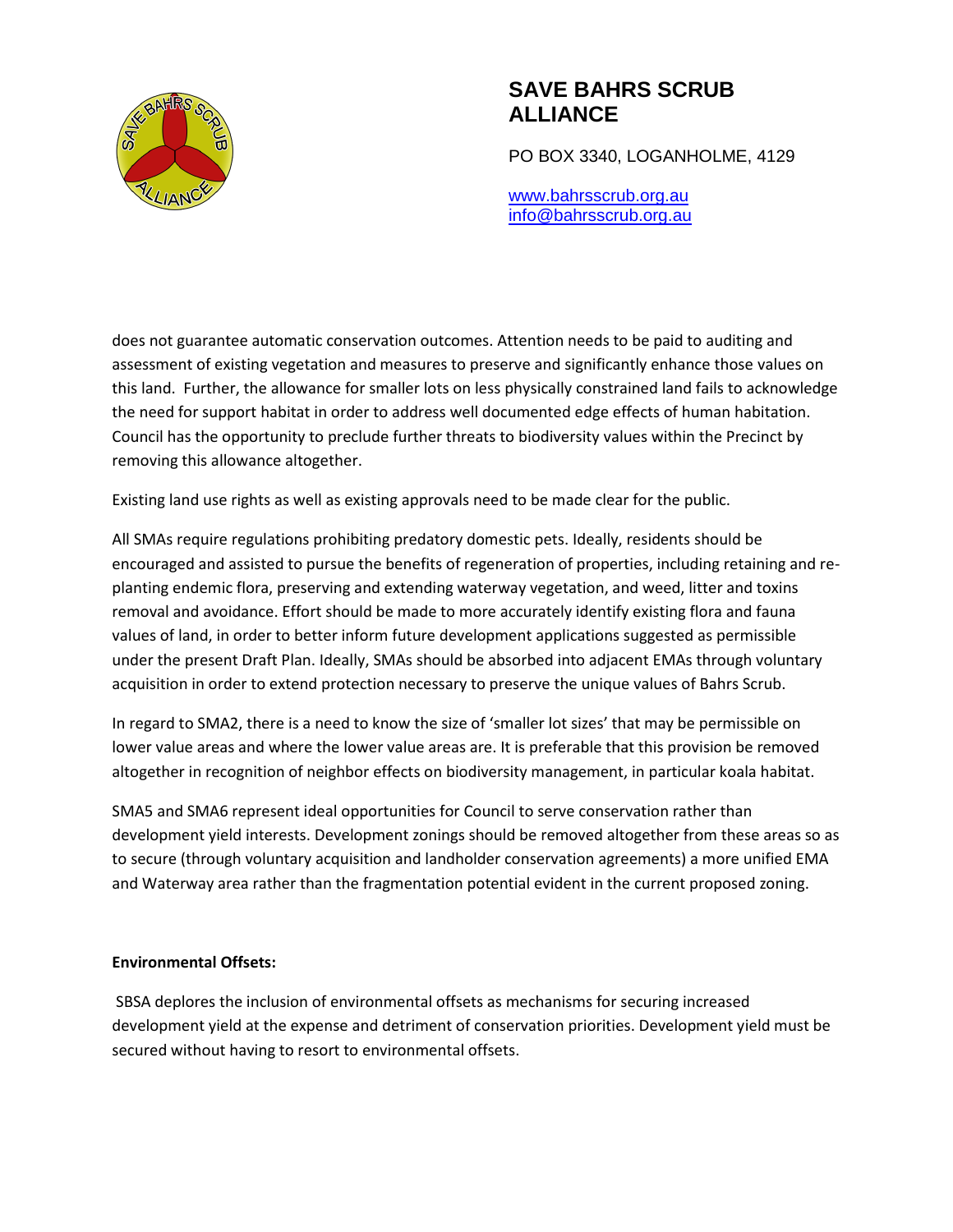

PO BOX 3340, LOGANHOLME, 4129

www.bahrsscrub.org.au info@bahrsscrub.org.au

SBSA further notes that environmental offsets are seen as enhancing values of the broader area (of notably undefined parameters in the Draft Plan), and points out the unjust inconsistency of this perspective. As SBSA has alluded throughout our submissions, if such acknowledgement were made of the broader context of environmental loss and threat, the Bahrs Scrub Precinct would be recognised as unsuitable for any further development and in fact eligible for formal conservation through a Springbrook National Park model of voluntary land acquisition for National Park status.

All offset vegetation must be 'like for like' in order to attain any legitimacy, the above factors notwithstanding. Since much of Bahrs Scrub values is unique and location specific, it is difficult to accept that replanting and regeneration of the full and authentic range of endemic species potentially lost to development can be achieved.

Fauna offsetting and relocation, particularly of koala, is also deplored by SBSA. Even the paucity of research on fauna relocation projects shows what has been anecdotally well-noted, that fauna perish in the capture and relocation process either immediately or in the short to medium term, due to injury, overall stress and competition factors. It is not clear whether fauna offsetting is also intended as a (false) solution to increasing development yield from the BSP. SBSA calls on Council to remove this uncertainty for the community.

SBSA requests that land for vegetation offsetting including dedication of land to Council, be required to be secured from within the Precinct rather than outside of it. This requirement, coupled with a not-forfurther-development zoning of presently suggested SMAs and other areas within the BSP, could serve SBSA's additional suggestion that voluntary land acquisition be pursued to extend formally protected areas within the Precinct. Land dedicated to Council if also within the Precinct could be utilized to extend protected areas.

If offset land is dedicated to Council outside the Precinct, Council must commit to ensuring the land is used for conservation and/or carbon sequestration purposes only, and must thus further require land to be established and maintained in an endemic vegetated state with minimized fragmentation.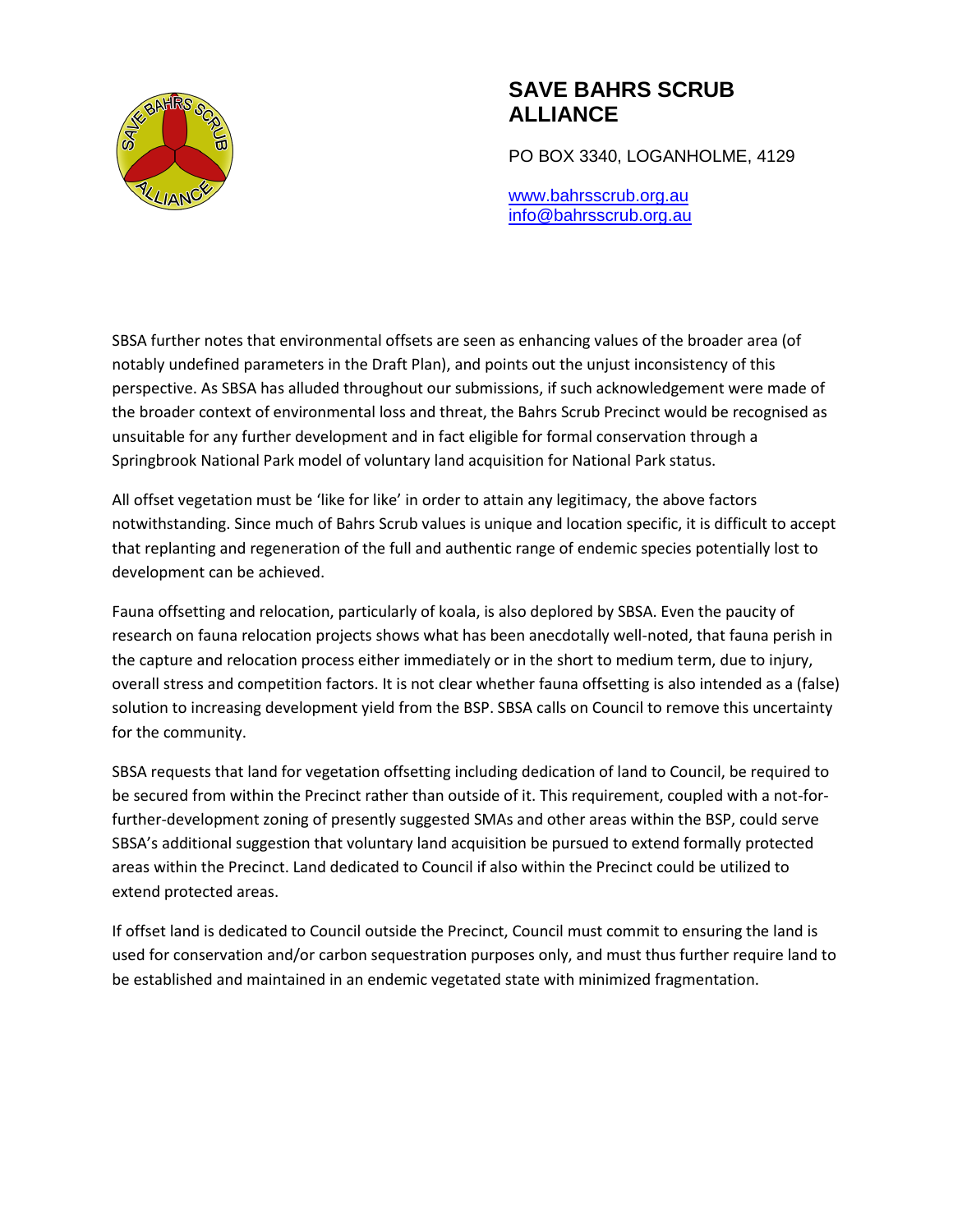

PO BOX 3340, LOGANHOLME, 4129

www.bahrsscrub.org.au info@bahrsscrub.org.au

#### **Housing**:

SBSA takes exception to Council's statement, 'Bahrs Scrub is identified in the regional plan as a Local Development Area that needs to accommodate a share of Logan's future growth.' This statement is misleading and inaccurate, with serious consequences. In fact, Bahrs Scrub was only indentified in the SEQ Regional Plan as an area for *investigation* for its suitability as a Local Development Area, with conclusions to be drawn from such investigation by the local authority (LCC). LCC, as SBSA has repeatedly pointed out, has always had the option – and responsibility – to find the area **unsuitable** for development, as the ongoing constraints acknowledged by formal studies and Council's attempt at planning compromises (many unsatisfactory) make evident. It is in fact Council that has identified this area as 'a Local Development Area that needs to accommodate a share of Logan's future growth', and SBSA continues to maintain that this finding was flawed and blinkered, with undue priority given to development interests rather than far greater biodiversity, climate change and social imperatives.

The diversity and social support infrastructure features of the overall housing plan for the Precinct demonstrate sound recognition of modern planning design principles, but could only be considered sound practice if located in a less sensitive area than the Bahrs Scrub Precinct. Given that the BSP is a biodiversity hotspot further and dramatically constrained by geological, hydrological, bushfire, and amenity aspects, and the post-investigation federal listing of the koala as Vulnerable, the housing plan represents a level of neglect for the realities of this location that can only be viewed as either unconscionable or poorly informed.

Establishing 4,400 dwellings and 10, 100 inhabitants in a biodiversity hotspot must surely be considered incompatible and contradictory to mere common sense let alone to trained professionals educated in the principles of conservation. Council, as a state and federal co-relationship body, and employing properly qualified personnel, has ample and unfettered access to the recommendations of a raft of policies and research related to biodiversity condition and climate change mitigation/adaptation measures; the effects on biodiversity, waterways and carbon sequestration alone of injecting such massive human population pressure on this Precinct are so clearly adverse as to require Council to first reject Bahrs Scrub as a Local Development Area and failing that, to significantly reduce population and development yield to numbers better based on the immediate and greater regional carrying capacity.

Given the present dwelling and resident numbers proposed, Council must make clear at zoning stage the best practice features that should be imposed on developers and purchasers which include ongoing requirements such as:

- endemic species regeneration and planting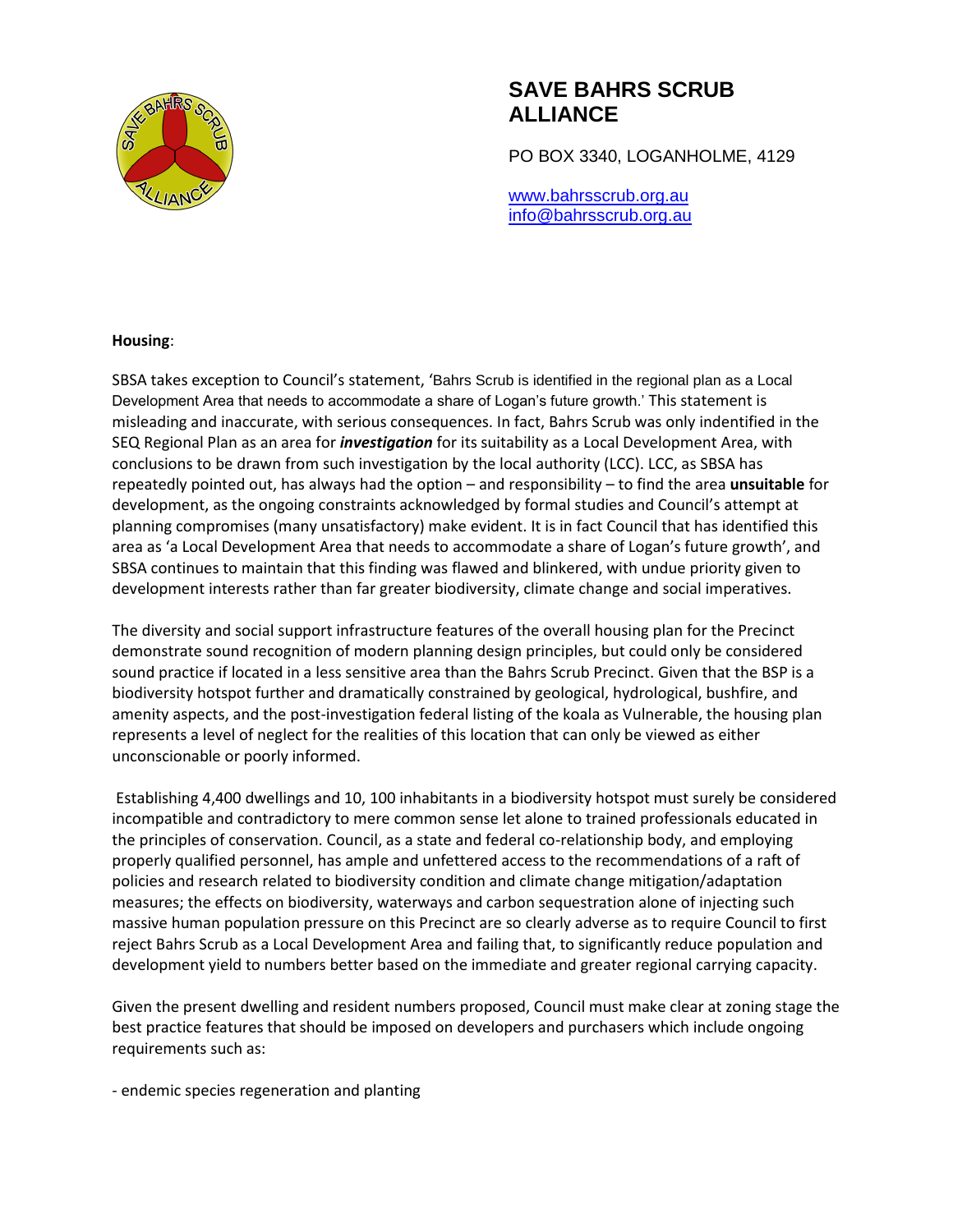

PO BOX 3340, LOGANHOLME, 4129

www.bahrsscrub.org.au info@bahrsscrub.org.au

- restrictions on exotic garden plantings
- no predatory animals
- hydrocarbon limitation infrastructure
- self-sufficiency in water and power supply
- waste and sewage disposal independence
- noise and light limitation
- heavily constrained vegetation removal
- heavily minimized hard surfaces
- minimal to zero landform disturbance in construction
- maximal carbon sequestration opportunity
- maximal biodiversity support opportunity

### **Centres**:

Environmental impacts of shopping centres including biodiversity and climate change impacts which encompass habitat destruction and human neighbor effects, waste, and water and energy consumption are well documented so SBSA again points out the incompatibility of such infrastructure within a biodiversity hotspot. Further, if the broader area context is to be consistently taken into account, a similar shopping centre has already been constructed in nearby Holmview with enormous impact on native vegetation and potential koala habitat. Similar construction at Bahrs Scrub would exacerbate biodiversity loss of even 'Common' species as well as that of previously and newly listed threatened species (such as the koala) and the carbon sequestration properties of the area.

While it is acknowledged that the design elements inherent to the Centres proposal represent an attempt to address the modern recommendations of good design principles by including bikeways, public transport hubs, and other infrastructure that meets community needs, the point is again made that this development loses its environmental and social credibility when proposed for this specific location.

The location of the shopping centre backs onto a WMA and thus massively increases human neighbor effects on biodiversity values of this corridor which is supposed to facilitate biodiversity needs.

Similar concerns arise over the location of the Neighborhood Centre as its establishment would require the upgrading and widening of Bahrs Scrub Rd. Not only must the existing, well-known Bahrs Scrub Rd biodiversity values not be compromised, but that of the proposed WMA opposite the Centre must also be properly protected.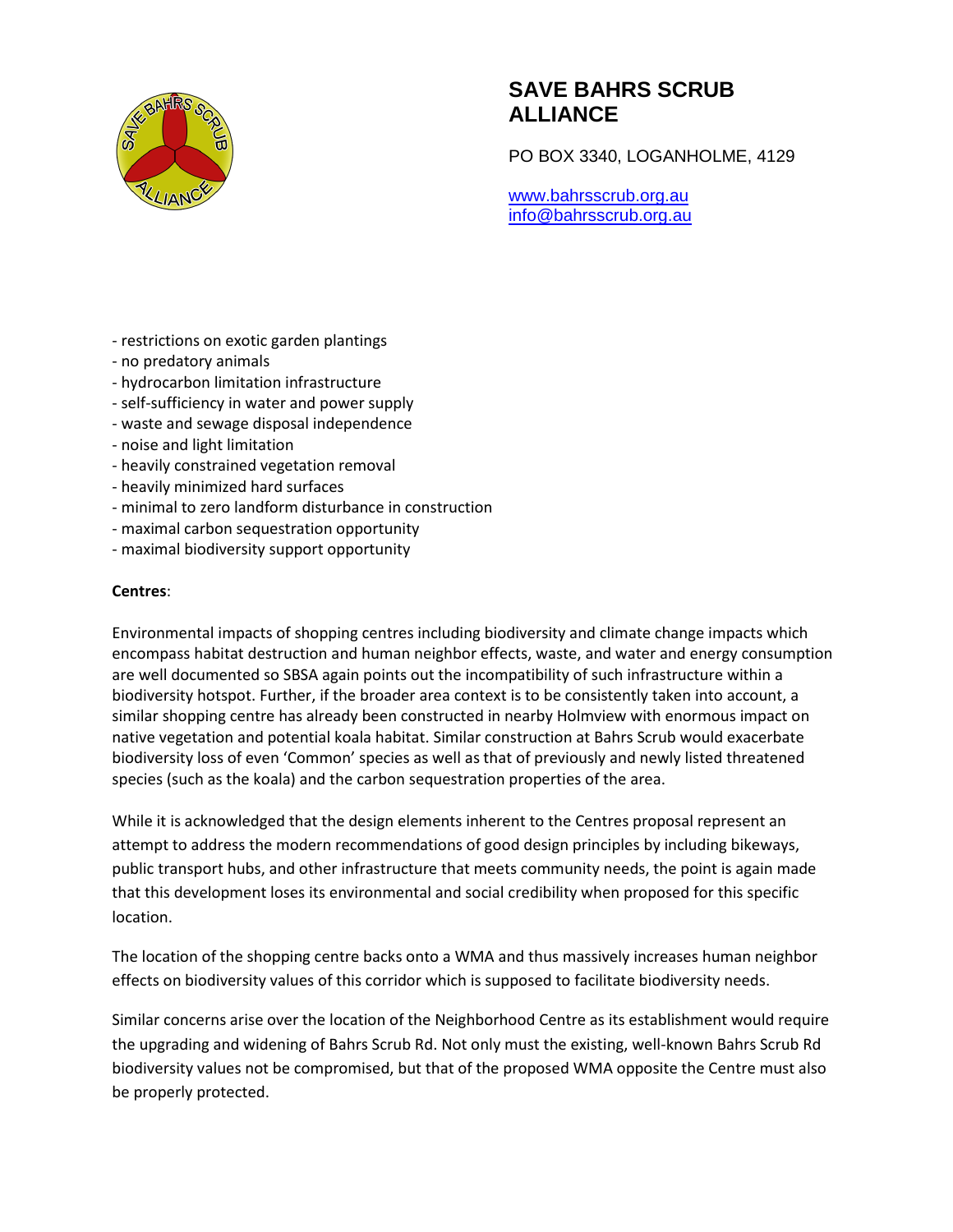

PO BOX 3340, LOGANHOLME, 4129

www.bahrsscrub.org.au info@bahrsscrub.org.au

A major shopping centre will also serve to increase traffic within the Precinct (with the attendant human effects on biodiversity such as roadkill incidence, litter, noise and light pollution) with visitation from outside the Precinct.

The location of both centres does not show existing minor watercourses which will be destroyed by construction, thus impacting on the overall movement of water through the area and on the Albert River. Impacts on flooding for the general area are also neglected, taking into account the additional factor of increased hard surfaces.

Council must explicitly document the impacts to be anticipated from the establishment and operation of the centres proposed, and further explicate in detail the regulatory approach that may address each impact so as to negate or significantly minimize adverse effects on existing and potential Bahrs Scrub biodiversity. Failing to do so will be a failure to meet the responsibilities of Logan City Council's entrusted authority in regard to present and future generations.

### **Roads**:

The drastic impacts of roads, including roadkill and fragmentation issues, are also well researched, and additional and upgraded roads in the Bahrs Scrub Precinct represent unconscionable or poorly informed decision making which pays no heed to the area's biodiversity hotspot status.

New BSP roads proposed will add to fragmentation issues.

It is noted that the proposed Public Transport routes include Bahrs Scrub Rd which will necessitate upgrading despite Council's previous assurances that Bahrs Scrub Rd is not planned to be extended to four lanes. Bahrs Scrub Road in particular presents significant obstacles to upgrading impacts related to its known environmental constraints. Further, the existing WIndaroo Valley State High School requires attention to road safety, being already impacted by the busy intersection on Beenleigh Beaudesert Rd. SBSA continues to call for the downgrading of Bahrs Scrub Rd on environmental grounds.

Council must demonstrate that road construction within the Precinct generally will be minimized and any road construction will only be considered in line with current world trends in road ecology as popularized by Richard Forman in *Road Ecology: Science & Solutions.* The present draft falls far short of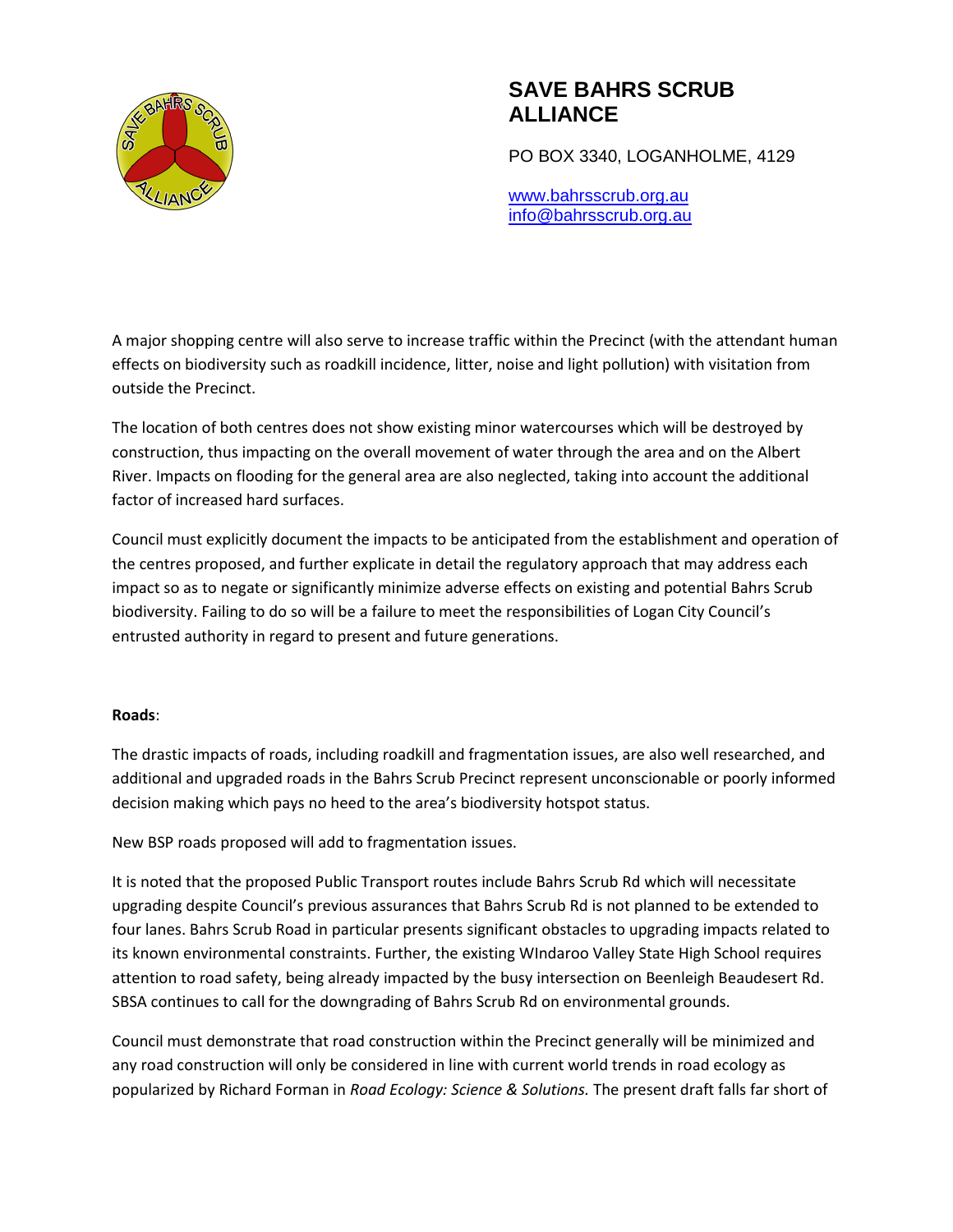

PO BOX 3340, LOGANHOLME, 4129

www.bahrsscrub.org.au info@bahrsscrub.org.au

ecological best practice in road design with the expansion and upgrading of road networks, bringing a larger volume of traffic, heavier vehicle capacity and higher speed movement into the area; increasing fragmentation of wildlife movement areas and existing habitats; increased hydrocarbon and dust impacts; increased run-off and flood effects; and direct destruction of common as well as High Nature Conservation Value ecosystems in road construction, specifically Bahrs Scrub Rd.

### **Walking & Cycling:**

While Council's recognition of the range of associated benefits of planning for the inclusion of walking and cycling infrastructure is to be commended in general terms, again SBSA points out that this design inclusion is inappropriate in the context of the biodiversity hotspot values of the Bahrs Scrub Precinct.

Human neighbor impacts of wildlife disturbance, including mischievous and criminal treatment of animals, litter, vegetation disturbance, dust, noise and light, flora destruction, weed and disease spread and release of toxins are noted contributory factors to biodiversity decline. Thus the locating of walking and cycling path routes along waterways, parks and reserves constitutes increased risk to the biodiversity values of the Precinct and belies the ostensible planning ideal of balancing environment and development needs.

### **Fauna/Koalas**:

The recent but long overdue listing of Queensland koalas as a threatened species has enormous implications for the future viability of the Bahrs Scrub Precinct as a Developable Area. Although not adequately studied, the koala habitat areas of the Precinct are nonetheless known to the community as well as other stakeholders, including the Council.

The proposed planning changes for Bahrs Scrub are likely to trigger ministerial intervention under the EPBC Act since the Precinct holds significant koala populations. Owners of properties designated under draft development zoning may be given false hope of future financial benefit which cannot be realised given koala protection constraints. Present and future developers too could be adversely affected by koala protection requirements which are considerable. In the present difficult economic era predicted to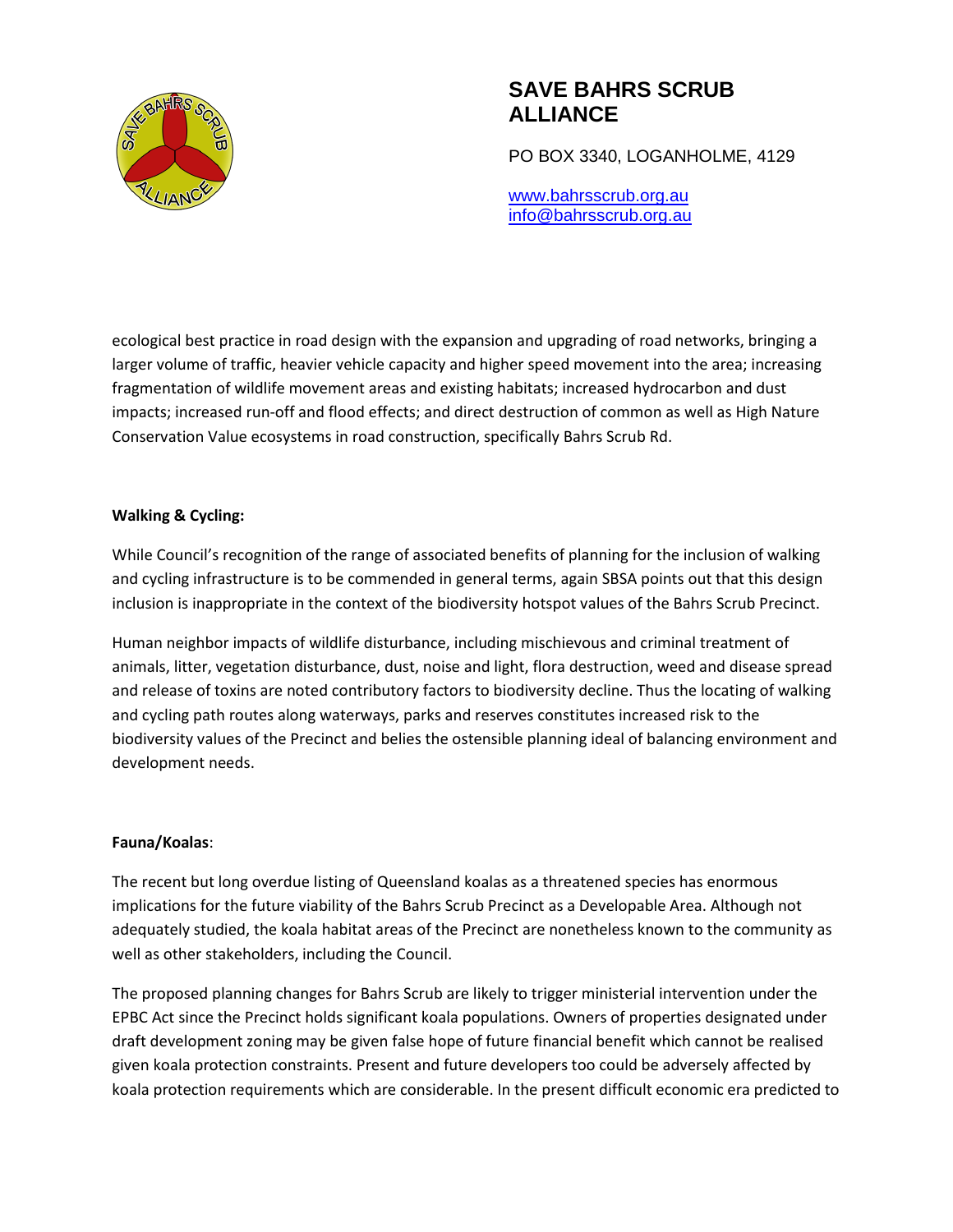

PO BOX 3340, LOGANHOLME, 4129

www.bahrsscrub.org.au info@bahrsscrub.org.au

persist and worsen, Council should not be encouraging significant financial outlay amongst development interests which could ultimately prove futile, or extremely complex at best.

The federal threatened species listing of the koala obliges LCC to revisit the decision to pursue the rezoning of the Bahrs Scrub Precinct as a Developable Area and further obliges Council to work with State and Federal Government agencies to create an alternative management plan for the area which prioritises environmental values, in particular, unstinting koala protection. This altered approach to the Precinct would better serve the ethical and social needs of the Logan and wider community, be enhanced rather than constrained by the inherent features of the area, and potentially bring financial and reputation benefits to the area through its potential to provide tourism and education services.

The Precinct is also known to be home to a very large range of species, many of which are also listed as threatened. In the LCC context, Bahrs Scrub represents a natural treasure trove which can and should be preserved and utilised for eco-economic potential alone, let alone on larger survival or ethical grounds. However, the present, outdated perspective persists of exploiting the area for development related wealth, which only translates as economic advantage for a very few, despite development presenting more obstacles than opportunities.

SBSA notes that proper koala and other fauna surveys have still not been carried out for the Precinct or adjacent areas despite Bahrs Scrub being one of the most important HNCV regions for this State, and certainly for Logan City Council.

### **Flora:**

The BSP contains a variety of rare and endangered flora as well as newly discovered species, a fact that should be seen by Council and the community as a unique privilege rather than an impediment to urbanisation. Some of these species are documented in the booklet published by SBSA with Glenn Leiper under an LCC EnvrioGrant.

Bahrs Scrub is known as being the last significant remnant of dry lowland rainforest, a type of which has been considered for listing as a NSW threatened regional ecosystem. A similar listing for Queensland examples of this RE is being campaigned for. LCC has a valuable part to play in achieving this listing which would be a proactive measure. The present focus of LCC on urbanisation comprises certain loss of parts of this RE, while offering benefit to very few and with long term repercussions. Council recognition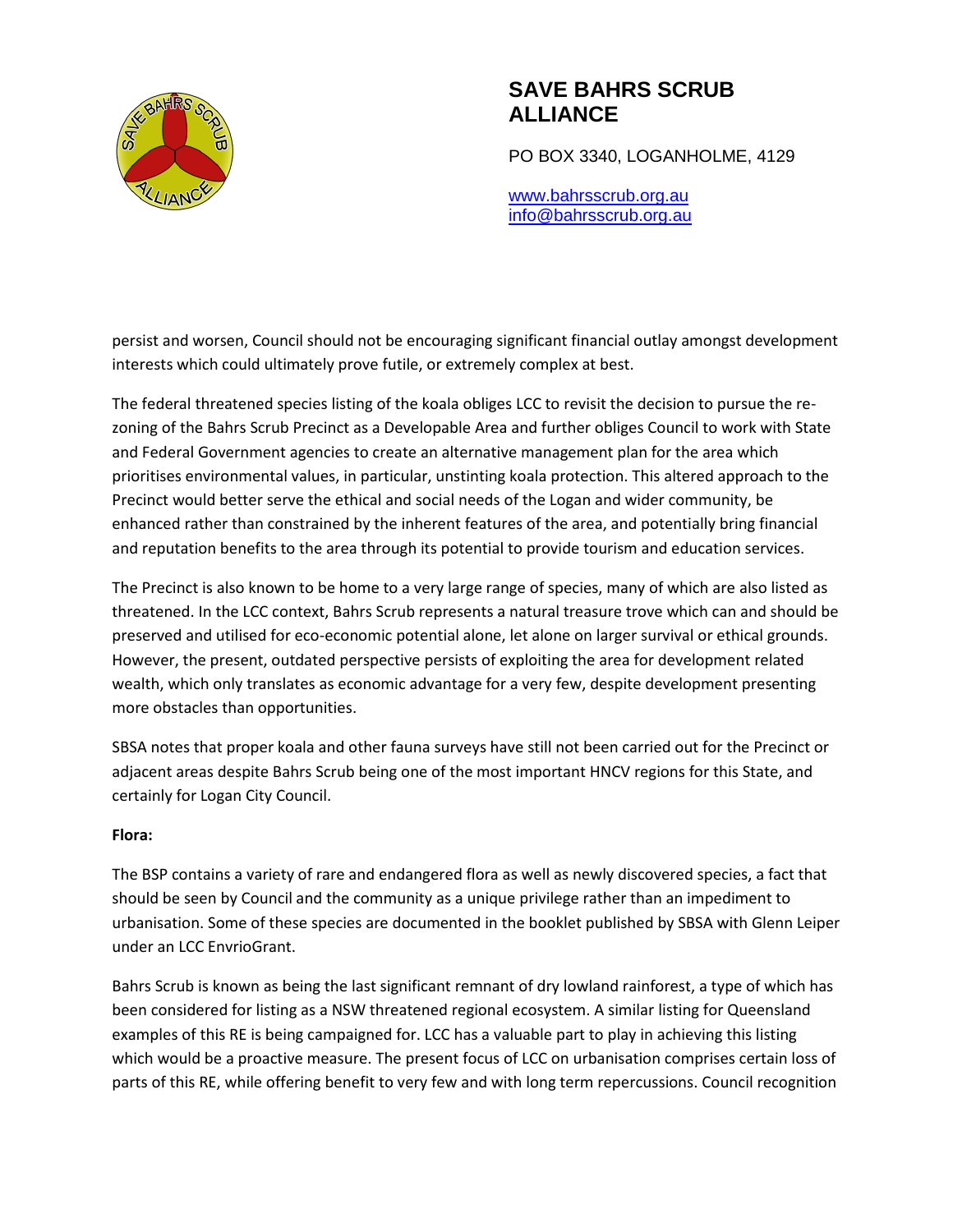

PO BOX 3340, LOGANHOLME, 4129

www.bahrsscrub.org.au info@bahrsscrub.org.au

of the value of Bahrs Scrub dry lowland rainforest would pave the way for its proper preservation, engender far less expenditure of public monies, and serve the best interests of the community instead.

### **Stormwater:**

Whichever of the proposed methods is adopted, the outcome/s for the natural environment and climate change mitigation must be prioritized. Land use that enhances overall habitat and ecosystem function is preferable and should be the aim above development yield and cost factors. Water quality considerations must be upheld as well to ensure optimal environmental and climate mitigation outcomes, keeping in mind that contributors to stormwater pollution, such as hydrocarbons, toxins, pharmaceutical ingredients and litter, result from human habitation of an area and in proportionate correlation with human numbers.

The averred disadvantages of the proposed stormwater systems demonstrate that the BSP is too heavily constrained to allow the required development yield.

### **Water Supply:**

As initially warned by SBSA, Council has now acknowledged that much of the BSP and a significant proportion of the draft developable area represent a challenge in supplying water easily and cheaply, or at all.

Supply of water to the High Level Zone has been identified as costly with actual cost and engineering feasibility information not available, a situation which SBSA considers unacceptable for the interests of conservation, the community, present landholders and developers.

It appears that Council is attempting to avoid admitting that physical constraints of the BSP render development yield unachievable by leaving inevitable findings to later development applications. This approach leaves property owners hopeful of investment returns that are most likely not to be realised; ratepayers potentially required to bear unnecessary future costs not only for infrastructure, but for investigative studies that will prove unfeasibility; conservation acquisitions and zonings being delayed yet again and indefinitely; and unnecessary and probably futile developer costs in what many economists are warning will be a protracted era of economic downturn.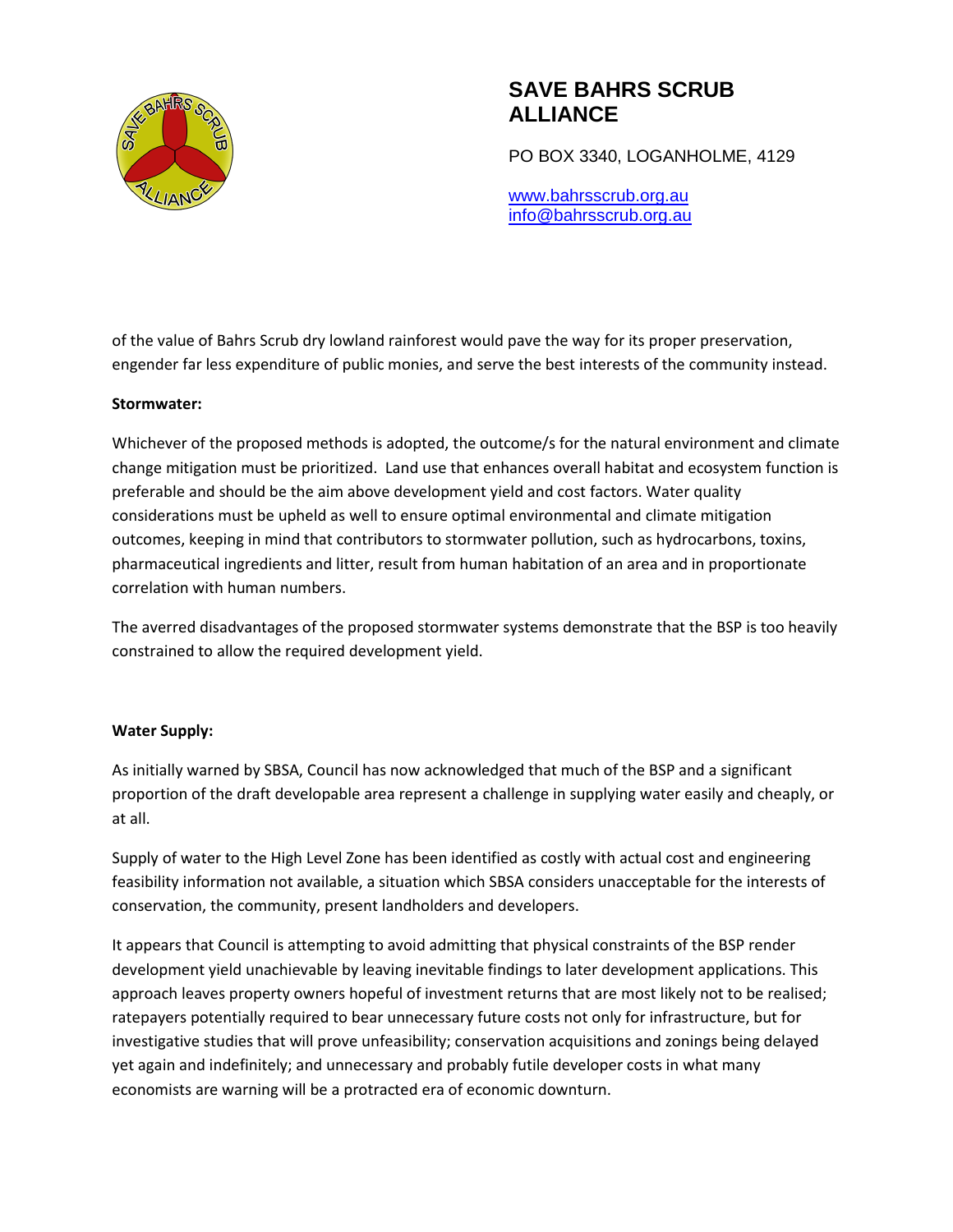

PO BOX 3340, LOGANHOLME, 4129

www.bahrsscrub.org.au info@bahrsscrub.org.au

The boundaries for the High Level and Non-Serviceable zones are declared to be 'indicative only', with further engineering studies to be carried out. SBSA again considers this an unacceptable uncertainty and future expense burden for the Logan community, which remains unnecessary if the Precinct were instead recognised for its high conservation potential rather than its limited development yield potential.

SBSA does not support the establishment of an additional reservoir within the Precinct.

### **Wastewater:**

The claim that the whole area can be serviced with wastewater infrastructure is difficult to understand given that water *supply* is heavily constrained by steepness issues. Also, the claim that infrastructure can be established with 'minimal' upgrades appears to neglect the impacts to natural landscapes that must result from ground disturbance and vegetation removal.

### **Electricity:**

The proposed relocation of the powerline route along proposed road networks neglects the objections on environmental grounds to that road network, and raises additional concerns about environmental impacts of powerline establishment and maintenance. Further, the two sub-stations required comprise further loss of developable or natural area; the area adjacent to the Neighborhood Centre is also adjacent to a WMA, which gives rise to further concerns about impacts on species.

All powerlines should be placed underground.

SBSA expresses concern over future decisions of Energex on powerline routes and required infrastructure, given the extraordinary powers of the authority, unconstrained by environmental laws, and the track record of the authority in causing excessive environmental damage.

**Social:**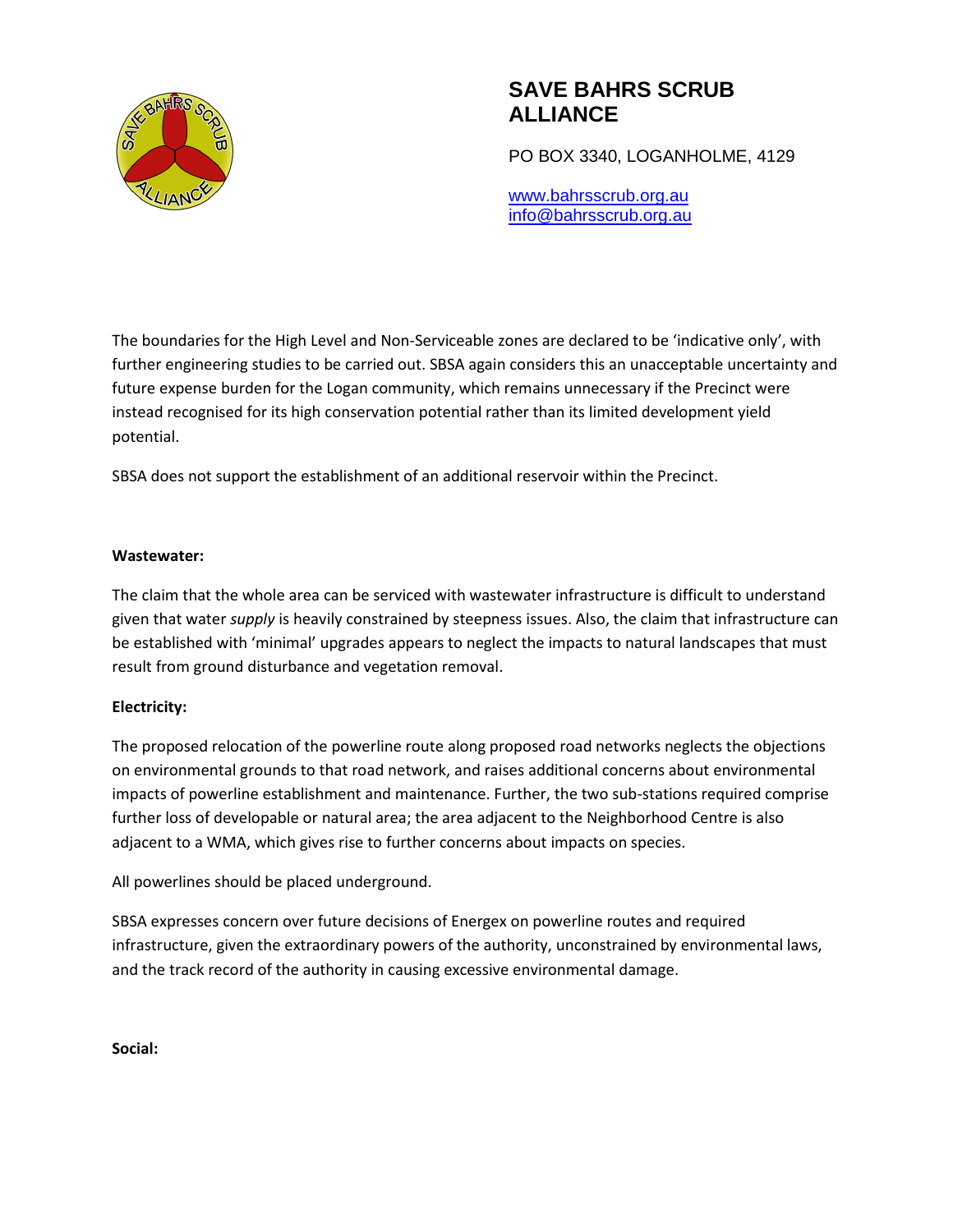

PO BOX 3340, LOGANHOLME, 4129

www.bahrsscrub.org.au info@bahrsscrub.org.au

SBSA maintains that the social impacts on the immediate and larger area of the suggested population increase of the Bahrs Scrub Developable Area (BSDA) as well as numerous adjacent developments will be cumulatively detrimental to the existing community.

These impacts have been pointed out in detail in previous SBSA submissions on the BSDA: increased crime; increased litter; increased human and vehicle traffic; pressure on services, infrastructure and resources including roads, schools, shops, public transport; subsequent ratepayer costs; increased cost of living including housing affordability. In addition to the physical impacts on human wellbeing such pressures bring, attention is now being paid to mental health effects from urbanisation and lack of connection with natural landscape features. These impacts are not merely the burden of vulnerable individuals, nor the imaginings of biased environmentalists, but have been comprehensively quantified, and expressed in costs to the community as a whole in terms of public expenditure.

Larger issues of population carrying capacity for coastal shires and for Australia as a whole are inherent in development or conservation alternatives for the Bahrs Scrub Precinct. Rather than bowing to outdated, unsustainable growth perspectives that have proved ruinous to the long term wellbeing of humanity as well as other species, Council is advised to view Bahrs Scrub as an opportunity to address the diverse, real and officially acknowledged threats to human survival represented by environmental destruction through the application of the new and tested principles of sustainability.

Another issue of fairness extends to development interests. Global, national and state predictions of continued economic downturn or turbulence represent considerable business uncertainty for property owners and development companies. Bahrs Scrub is evidently a very costly and difficult area for development given its multiple constraints, including its status as a biodiversity hotspot. In hard times, developers are further threatened with false hope and uncertainty by Council's perseverance in attempting to achieve maximum development yield. This hollow promise may have already resulted in unwise and possibly ill-afforded investment in the area.

Council would be far more socially responsible in declaring the area better suited to future-proofed, ecology economics related industry instead and investigating on behalf of stakeholders the commerce opportunities available through conservation outcomes. These include biodiversity and carbon offsets for numerous other projects here and abroad, as well as educational and eco-tourism industry opportunities. Council also reaps an intricate network of indirect benefits from conservation outcomes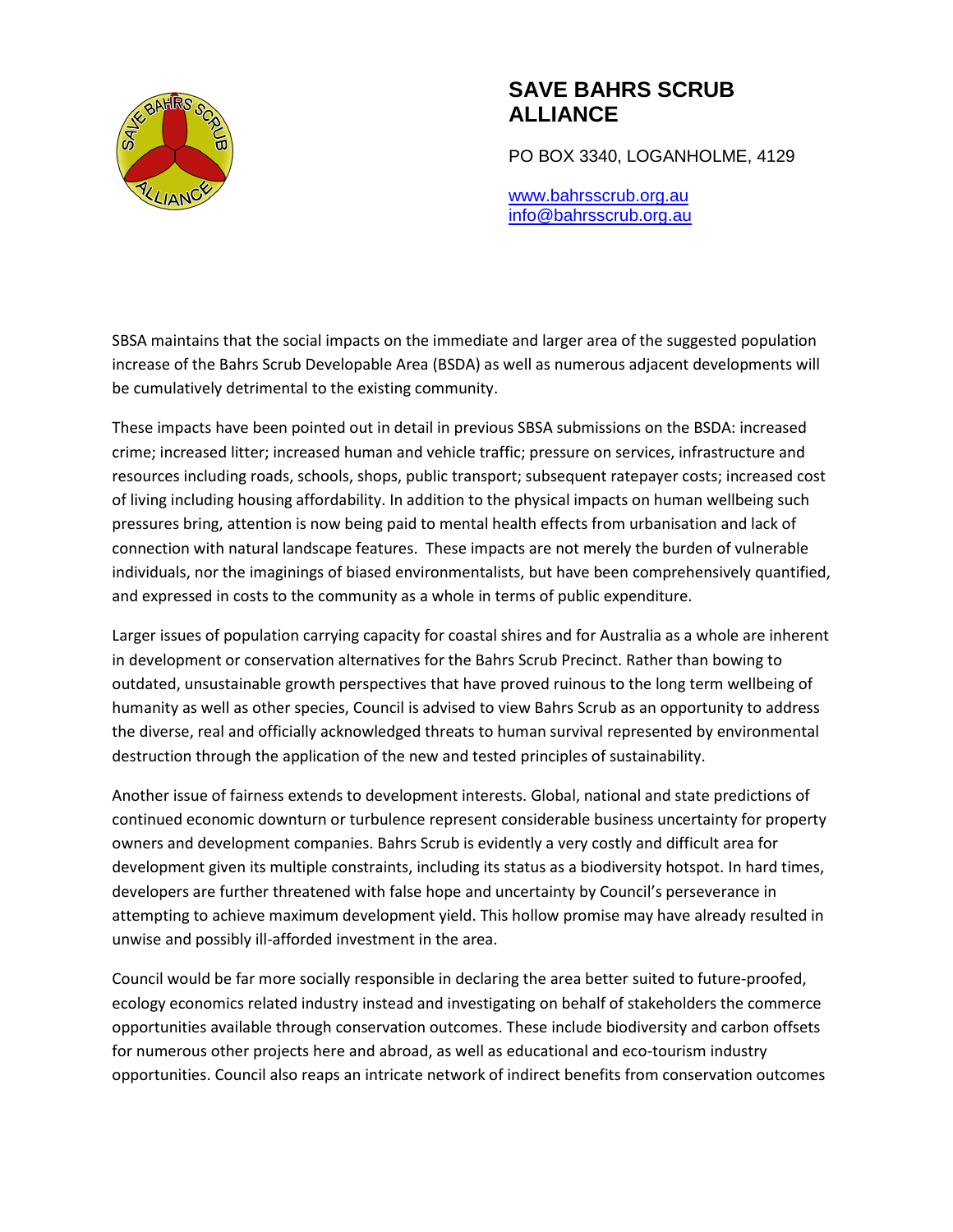

PO BOX 3340, LOGANHOLME, 4129

www.bahrsscrub.org.au info@bahrsscrub.org.au

for the BSP, including Albert River health, reduced carbon price impacts, and reduced maintenance and infrastructure costs.

### **Cultural**:

No mention has been made of the value of recognizing the Indigenous or European connections and historical associations with the Precinct, despite such interaction being considerable.

### **Other industry relevance**:

SBSA has previously called Council attention to the presence of native macadamia species in the Precinct, conservation of which is of crucial value to the Australian macadamia industry. Recent news of China's intention to overtake Australia as a major supplier of macadamias increases the commercial potential for conservation and regeneration of the Bahrs Scrub Precinct, as wild specimens of this commercially produced tree will be required in order to maintain viability of agricultural stock.

### **General**:

SBSA calls for

- the release of the WIndaroo Creek Catchment Study to allow the community a better informed understanding of the impacts of the proposed Draft Bahrs Srub Local Area Plan.
- information on and assessment of impacts of recent development approvals and existing but not acted upon approvals and applications relevant to the Bahrs Scrub Precinct, including extractive industry activity
- assessment by Council of anticipated impacts on the Draft Bahrs Scrub Local Area Plan of the recent listing of Queensland koalas as Vulnerable

SBSA supports submissions made by Glenn Leiper and Ted Fensom (BREC) on the Draft Bahrs Srub Local Area Plan.